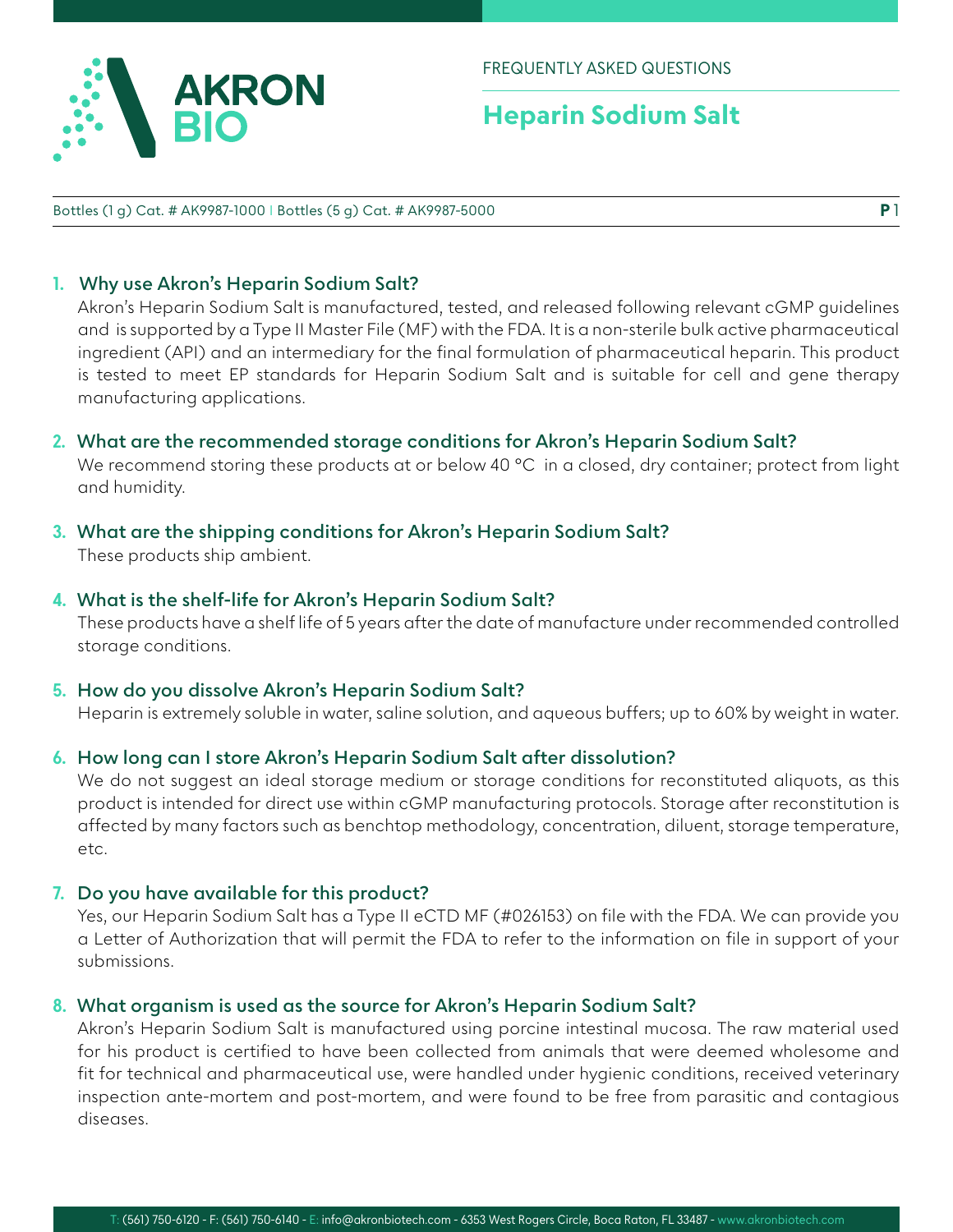

# **Heparin Sodium Salt**

#### Bottles (1 g) Cat. # AK9987-1000 I Bottles (5 g) Cat. # AK9987-5000

## **9. What country does the raw material originate from?**

The porcine-derived raw material originates from Brazil. All slaughterhouses are inspected by the Brazilian Inspection Federal Service (SIF), and the raw material is certified by the Brazilian Ministry of Agriculture, Livestock, and Supply (MAPA). Each load of porcine mucosa raw material is supported with a Sanitary Certificate from the SIF attesting its origin and within the regulations required for use in the manufacture of APIs of animal origin.

## **10. Does this product have a TSE/BSE statement?**

Yes, a TSE/BSE statement is available upon request for this product. Each batch of porcine-derived raw material used in the manufacture of Akon's Heparin Sodium Salt comes from inspected and registered animal facilities and is supported with a Sanitary Certificate. All applicable health certificates and relevant documents are maintained under Akron Biotech's quality systems.

# **11. Is virus and pathogen inactivation included in the manufacturing process?**

Yes, there are two critical controlled steps in the production of Akron's Heparin Sodium Salt. This product undergoes a validated virus reduction step using strong alkaline conditions and raised temperature for an extended period and another validated step consisting of extended treatment with potassium permanganate at high temperatures.

# **12. What safety testing is done on this product?**

Every lot of product is tested and released, with specifications and methods per EP, for Bacterial Endotoxin (EP 2.6.14).

# **13. Do you have an SDS for this product?**

Yes, an SDS is available upon request.

# **14. How does Akron measure activity for Heparin Sodium Salt?**

Akron's Heparin Sodium Salt is tested for activity with validated chromogenic assays that use the USP reference standard for heparin and a parallel line statistical analysis resulting in reported IU values which directly correspond to USP units. Lot-specific activity is reported on every Certificate of Analysis (CoA) as the two following values in IU/mg: "Potency Anti-factor IIa" and "Potency Anti-factor Xa."

## **15. Why are two different activity values reported and what is the difference between Anti-factor IIa and Anti-factor Xa?**

Prothrombin (also known as factor II) gets activated into thrombin (also known as factor IIa) via factor Xa. Anti-factor IIa activity (anti-thrombin activity) shows how strongly this product binds to and inhibits thrombin. Anti-factor Xa activity shows how strongly this product binds to and inhibits factor Xa. Heparin inhibits a number of coagulant proteins, but factors IIa and Xa are the most clinically relevant and are used to standardize heparin products. If only one value is reported, it is normally Anti-factor IIa.

**P** 2